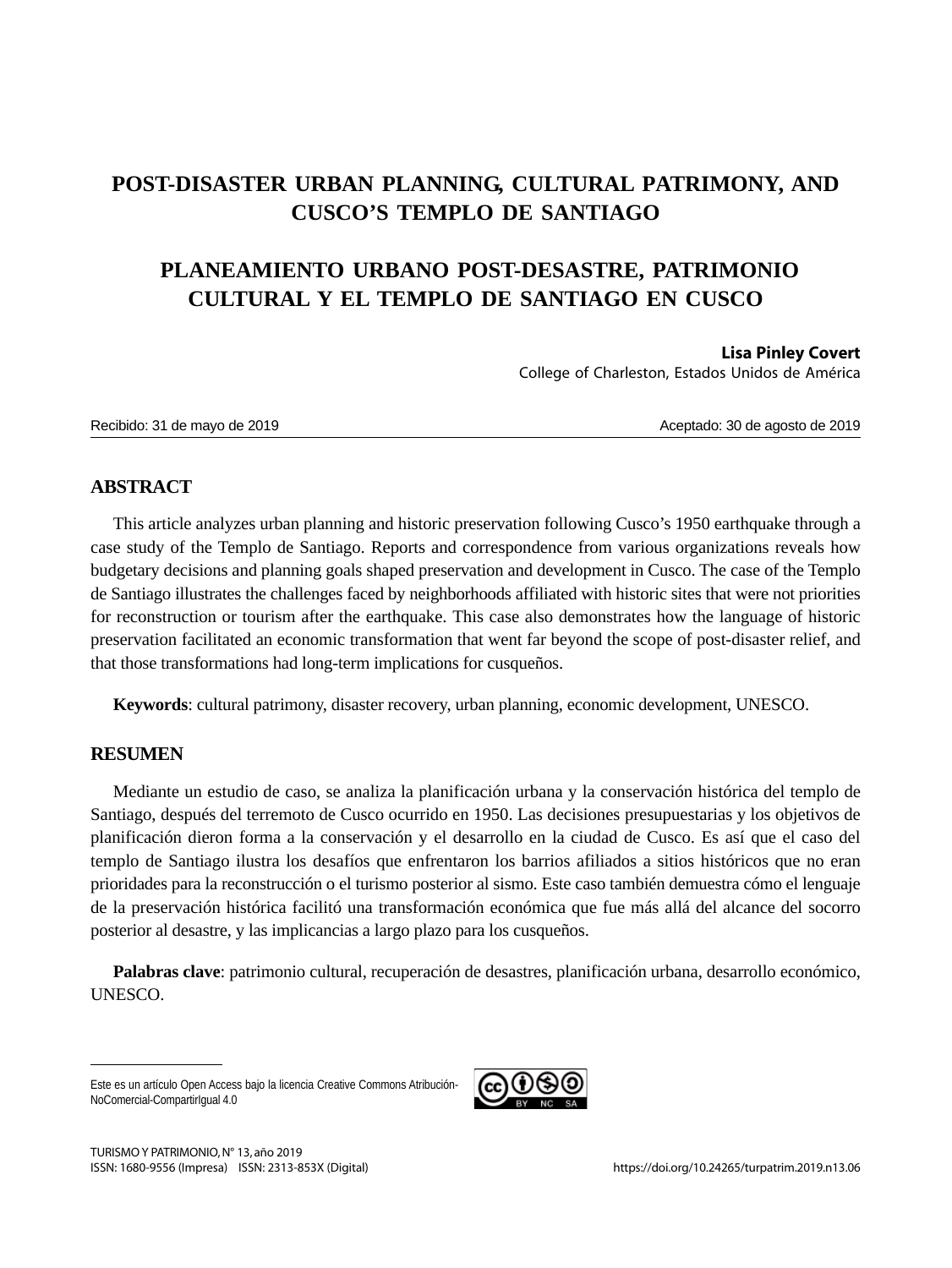#### **Introduction**

When people think of the city of Cusco, what usually comes to mind is a historic tourist destination with distinctive, preserved architecture, and that serves as a gateway to Machu Picchu. This image speaks to the successes of urban planning and economic development strategies that emerged in the aftermath of a devastating 1950 earthquake. But Cusco's bustling modern residential and commercial sectors also demonstrate the successes, and the limits, of those strategies. The 1950 earthquake was undeniably a major turning point for the city of Cusco, Peru. The disaster damaged or destroyed thousands of buildings in the city, leaving tens of thousands of residents homeless and much of the city's architectural patrimony in peril. As is the case for many disasters, some seized on the devastation as an opportunity to transform Cusco in the interest of more thoroughly integrating the region into the midcentury capitalist economy. Through a combination of zoning and infrastructure projects, local political figures and outside technical advisors aimed to impose a modern logic on the city while at the same time preserving the architectural inheritance that made the city unique. Many of the imagined benefits from the reconstruction effort never came to fruition. In particular, the plans for a robust housing program and a more diversified local economy fell far short of the lofty visions. One of the main sectors to benefit was the tourism industry, which after a period of growth had seen a decline in government commitment in the early years of military rule under Manuel A. Odría (Rice, 2018, ch 3; Armas, 2017). Overtime, the potential for tourism development shaped the priorities of the local, national, and international organizations involved in reconstruction efforts and had an indelible impact on the city for decades to come.

This article analyzes urban planning and historic preservation priorities following Cusco's 1950 earthquake through a case study of the Templo de Santiago. An examination of reports by international organizations like UNESCO, administrative bodies like the Junta de Reconstrucción y Fomento Industrial, and correspondence between members of the local Catholic hierarchy reveals how budgetary decisions and planning goals shaped preservation and development priorities in the city. The case of the Templo de Santiago illustrates the challenges faced by neighborhoods affiliated with historic sites that were not considered priorities for reconstruction or tourism after the earthquake. The post-disaster recovery plans pursued by the Junta significantly altered the urban landscape in the neighborhood surrounding the Templo de Santiago while limiting the funding allocated for the parishes' reconstruction. Ultimately, the inclusion of the Templo and Plaza de Santiago on the UNESCO World Heritage inscription reveals that proponents of the Templo's historic significance prevailed and that ideas about cultural patrimony are not fixed, but evolve over time. This case also demonstrates how the language of historic preservation facilitated an economic transformation that went far beyond the scope of post-disaster relief, and that those transformations had long-term implications for the residents of Cusco.

Beyond uncovering the details of a very specific case of post-disaster reconstruction and historic preservation, this study makes interventions in the scholarly literature on twentieth-century Peru and the history of postdisaster reconstruction beyond Peru. It shifts the focus of Peruvian urban studies from Lima to a peripheral neighborhood in Cusco, and in so doing gestures toward the numerous possibilities for future research in the field. It adds another layer of nuance to our understanding of Odría's eight years in power, or ochenio (1948- 1956). It examines a transitional moment in the history of post-disaster reconstruction and economic development, a postwar moment fueled by optimism in the power of the state, with the help of experts, to bring about positive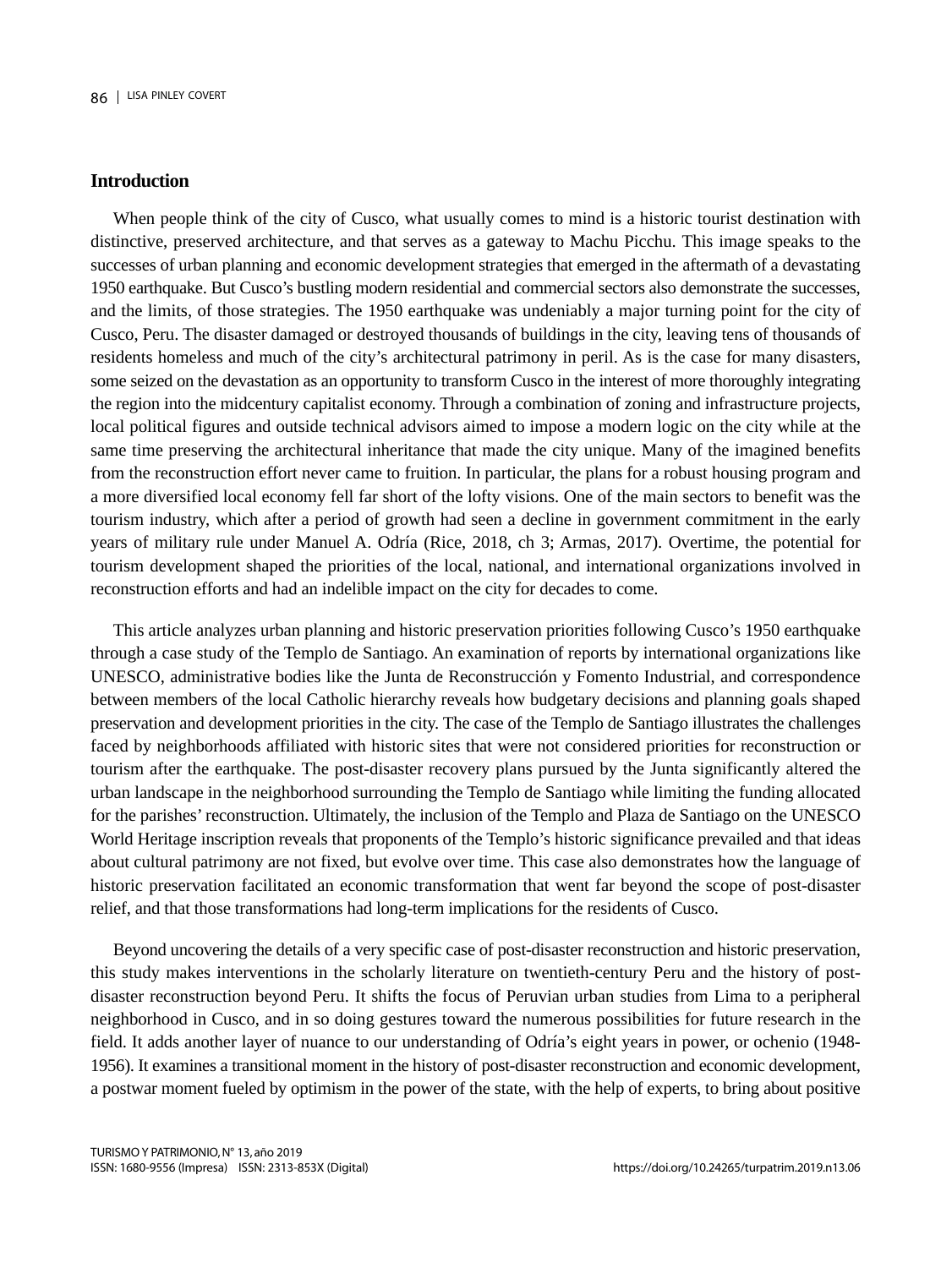change on a monumental scale, and a time when new international institutions were figuring out their role in these processes. But this study also shows how this optimism waned, how institutions evolved, and how ordinary people insisted on a greater say in the plans and changes that would affect their lives.

#### **A history of the Periphery**

The Templo de Santiago's location and the long history of that site as a peripheral area shaped the conditions of post-earthquake recovery. The Templo sits on a slight hill in an area once considered a suburban village called Chakillchaca, just over a kilometer from Cusco's modern-day Plaza de Armas. Evidence suggests that when Cusco was the capital of the Inca empire, Chakillchaca's residents likely included skilled metalworkers resettled from other parts of the empire as well as laborers from the nearby territory Kuntisuyu. The suburb also likely hosted foreign visitors, especially during certain rituals and festivals when outsiders were prohibited from entering the city center (Farrington, 2013, pp. 254-255, 264). Cusco's political significance diminished after the Spanish empire established a viceregal capital in the new city of Lima, but it remained a critical city because of its symbolic importance and because it was a key area of Andean resistance to Spanish rule. In 1559 Cusco governor Juan Polo de Ondegardo began to implement a parish structure to provide the Andean population with more formal and consistent access to church teachings. It was highly unusual for the Spanish government to sponsor religious institutions directly, revealing the degree to which officials viewed these institutions as central to consolidation of control in the Andes (Burns, 1999, p. 24). The Templo de Santiago was founded in 1572 by the Spanish Viceroy of Peru, Francisco Toledo, as part of the reducciones indios, the forced resettlement of Andean people for the purposes of governance and evangelization in the midst of ongoing Andean resistance (Chara & Caparó, 1998, p. 129; Farrington, 2013, p. 99; Julien, 1998, p. 82). As historian Jeremy Ravi Mumford observed, in some cases the reducciones indios did not represent an extreme break from Inca practice, and the creation of the Santiago parish supports that interpretation (Mumford, 2012). The new parish comprised of urban Andean residents of Cusco, populations of Cachona and Choco of the Kuntisuyu territory whose labor had become part of an encomienda, or grant of labor and tribute, under Spanish rule, and Andeans referred to as yanaconas who were not part of a formal encomienda arrangement but nonetheless were granted to Spaniards as a labor force (Julien, 1998, pp. 86-87). The sparse records available indicate that Spaniards did not live in Santiago or the neighboring parish of Belén well into the seventeenth century (Julien, 1998, p. 94). Along with the Iglesia de Belén, founded in 1550, and the Templo de la Almudena, founded in 1698, the Templo de Santiago formed an important part of the indigenous urban periphery throughout the viceregal period, similar to the function of the village of Chakillchaca that it replaced.

Despite Cusco's significance to Spanish colonial rule, over time the city experienced a decline that hit the parish of Santiago especially hard. A 1650 earthquake completely destroyed the Templo de Santiago and many other buildings in Cusco, but the subsequent reconstruction revealed that Cusco was still able to rebound (Chara & Caparó, 1998, p. 129). A series of factors beginning in the eighteenth century, however, precipitated a steady decline. The eighteenth-century Bourbon reforms and policy shifts into the nineteenth century diminished the influence of the Catholic church and contributed to financial hardships that left many of its institutions in Cusco unable to maintain their buildings (Burns, 1999, ch 7; Pike, 1967, pp. 38-39). Indigenous rebellions, most notably the Tupac Amaru rebellion, and Spanish attempts to contain them devastated the countryside and had a lasting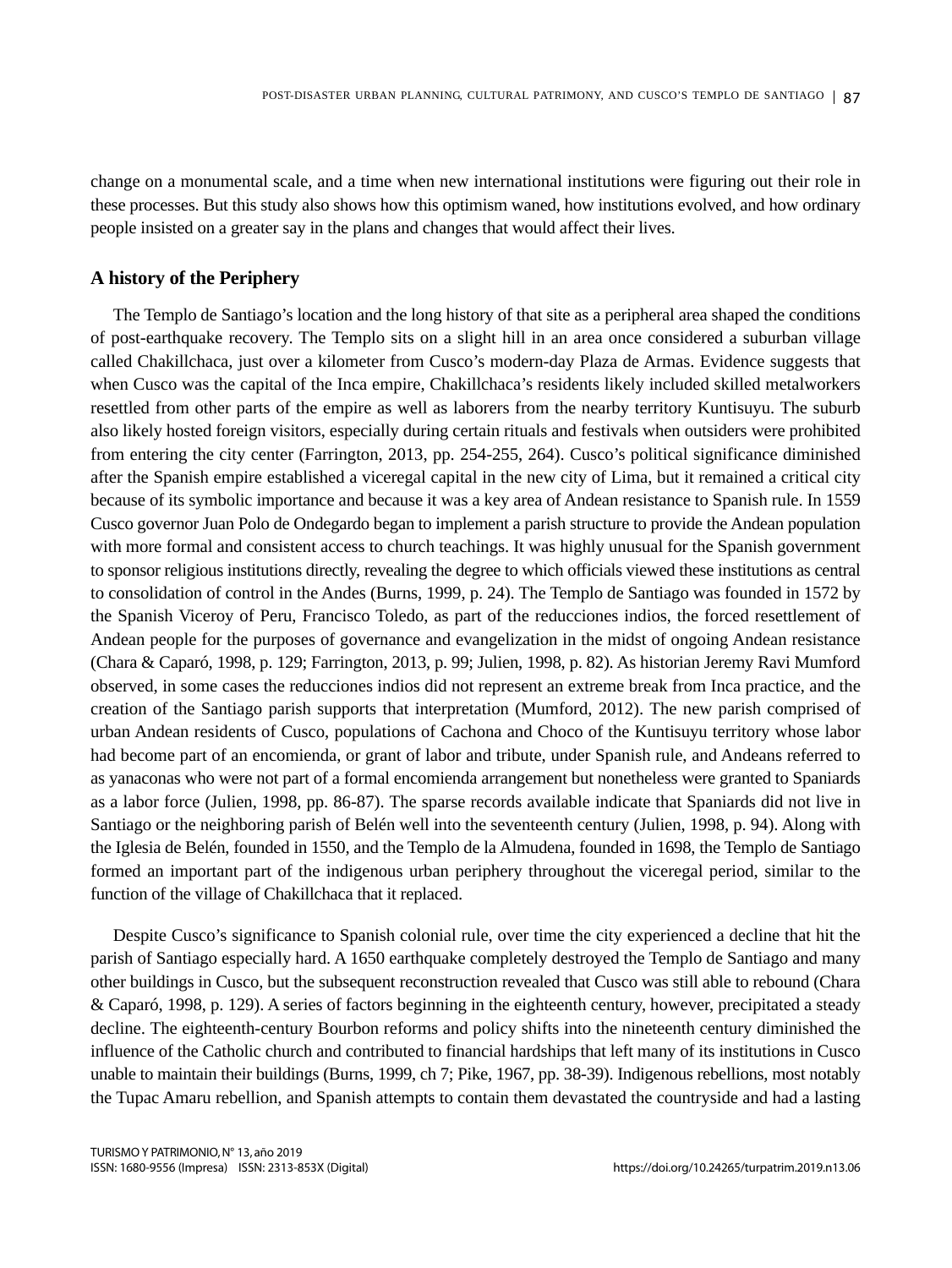effect on Cusco and its religious institutions (Burns, 1999, ch 6). Cusco suffered a dramatic economic decline after independence, which was accompanied by a demographic decline. As a result, the Templo de Santiago fell into disrepair by the late nineteenth century. The suburb of Santiago in particular was practically abandoned during this period (Farrington, 2013, p. 111). It was not until Cusco's economic fortunes rebounded in the early twentieth century that the Santiago neighborhood gradually repopulated.

This historical trajectory reveals a community that was at once integral and peripheral to Cusco. Residents of Chakillchaca/Santiago provided essential labor to the Inca and Spanish empires, but they were also considered outsiders, first due to their status as non-Inca, and later due to their status as indigenous or mestizo (Farrington, 2013, p. 254; Mumford, 2012, p. 50). The Chunchulmayo River, which ran a course between Santiago and the city center, created a physical separation that reinforced Santiago's peripheral status even as bridges over the riverbed, and later over train tracks, connected the parishes of Santiago and Belén to central Cusco. As residents returned to the Santiago neighborhood in the early twentieth century, the preceding decades of neglect left the church building in a precarious condition. It was in serious need of repair, yet in a city full of historic religious structures it was not a priority for archdiocesan officials. The parish organized the Comité Pro-Construcción del Templo, Atrio, y Casa Cural to raise money for repairs. After a successful campaign in 1948 the committee raised approximately 30 000 soles. On May 21, 1950 when the earthquake hit Cusco, the money remained unused, deposited in the Banco Internacional de Peru (Rey, 1955). All of these conditions shaped the postdisaster response to Santiago.

#### **Barrio Santiago after the Earthquake**

The earthquake and subsequent reconstruction dramatically altered the neighborhoods of Santiago and Belén. In the immediate aftermath of the earthquake those with the means fled the city and many of those who remained, fearing aftershocks, spent those first nights in plazas and other open spaces, including in the Belén and Santiago neighborhoods and the Chunchulmayo riverbed (Tamayo, 2010, p. 163). The main encampment in the plaza of Belén evolved into a more formal settlement nearby called Belempampa (Tamayo, 2010, p. 166). The government used relief funds and donated materials to construct temporary housing for quake victims, who paid a modest rent to the Beneficencia Pública de Cusco, the public charity administering the site. Hundreds of families settled there (Hermoza & Acurio, 1959, pp. 4-5).

While meeting cusqueños' basic needs was a primary concern, from the beginning local and national officials considered the earthquake an opportunity to transform, rather than to merely rebuild, Cusco (Tamayo, 2010, pp. 176-177; Rice, 2018, ch 3). These ambitions were the product of both Peruvian and international ideas about the relationship between economic development and disaster relief. In the Peruvian context, President Odría, who took power in 1948 following a military coup, looked to Argentina's President Juan Perón as an example for how to use state-led initiatives to increase popular support (Carey, 2010, p. 72). Odría likely was aware of how the relief and reconstruction efforts following the 1944 earthquake in San Juan, Argentina gave Perón the national spotlight and facilitated his path to the presidency (Healey, 2011). Moreover, in the spring of 1950 Odría was heading into an election that he hoped would legitimate his rule as a civilian president (even though he was the only candidate). He therefore felt pressure to respond to the earthquake in a way that would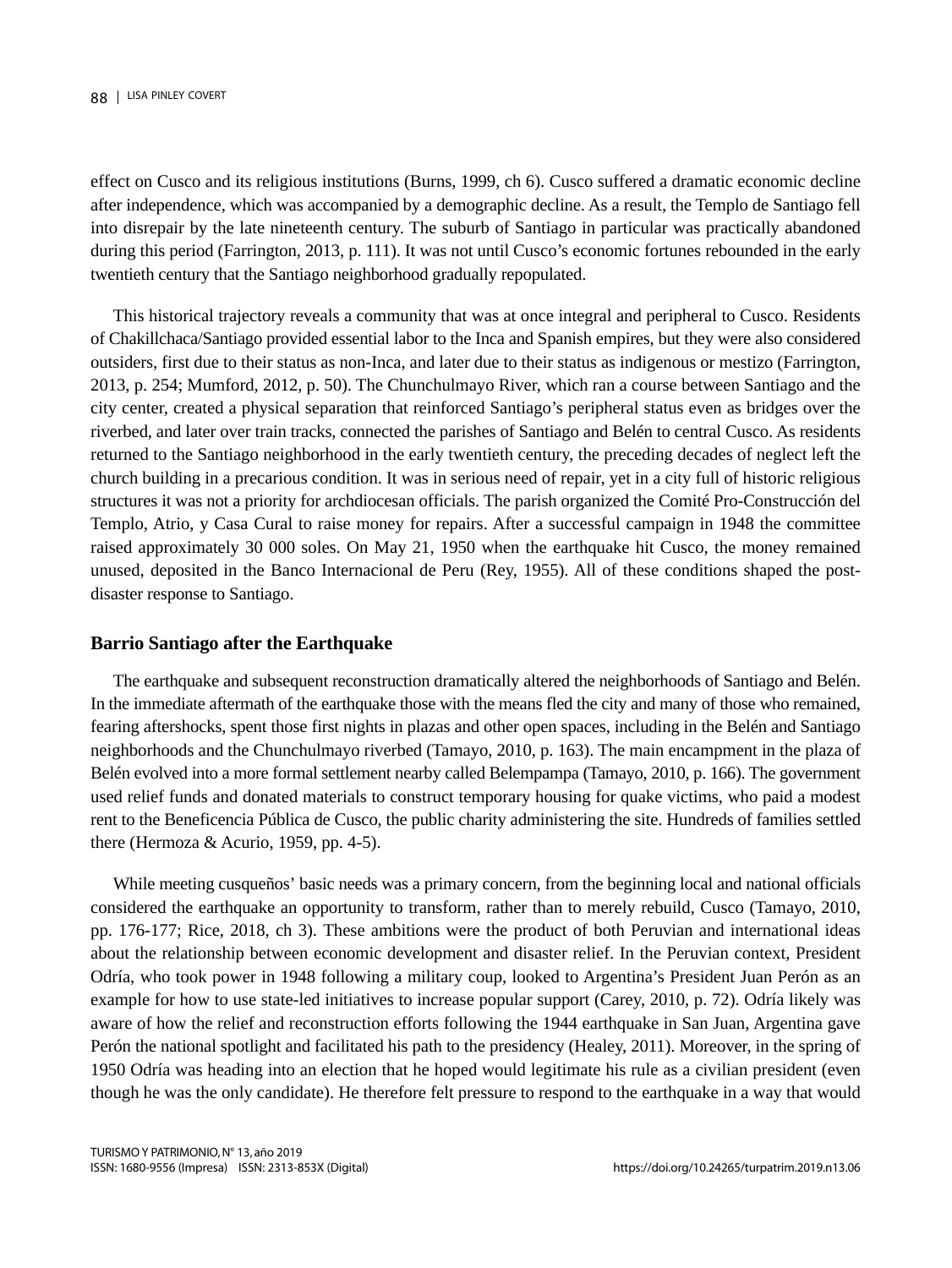bolster his popular appeal, through swift action and the promise of government resources. He continued his strong state-led response after his election in the summer of 1950, and with subsequent disasters, like the October 1950 Los Cerros flood (Carey, 2010, ch 3). In both cases the Odría government envisioned bureaucratic solutions, tightly controlled from Lima, to bring development to the provinces. The funding and plans for this transformation would emerge gradually. On May 31, 1950 Odría decreed the allocation of ten million soles of recurring funds for the reconstruction of Cusco's historic monuments (Law 11392), but over time it became clear that the government would not follow through on this promise (Junta de Reconstrucción y Fomento Industrial del Cuzco, 1955, p. 8). The Ministry of Development (Fomento) created the Oficina Técnica Permanente de la Reconstrucción de Cuzco to coordinate initial reconstruction efforts, which would be directed from Lima. In December of 1950, the Peruvian Congress enacted Law 11551, providing for a tobacco tax that would help fund reconstruction. Disagreements over reconstruction priorities, stemming from long-standing tensions between officials in Lima and those in Cusco, led the Peruvian government to turn to international organizations for assistance. Technicians from the United Nations conducted an evaluation of Cusco in early 1951, followed by a study by UNESCO later that year.

In the international arena, the creation of the United Nations, UNESCO, and other postwar multilateral institutions formalized a long tradition of using disaster response as an opportunity for transformative development (on this history in the early twentieth century, see Irwin, 2018; on earlier historical precedents, see Walker, 2008; Walker, 2015). Although these institutions were building on established tradition and collaborating with experienced private entities like the Rockefeller Foundation, the precise role and scope of their interventions was still subject to debate (McVety, 2018, pp. 36-38). UNESCO's Cusco Mission was the first of its kind, as the mechanism for establishing this type of advisory body was only formed at the beginning of 1951 (UNESCO, 1951, p. 1). As a result, both the UN and UNESCO teams were charting relatively new territory. The investigations and policy recommendations of these international entities and their Peruvian counterparts created a framework for determining the subsequent reconstruction priorities in the city, from historic preservation and urban infrastructure to rural development. In early 1952 the government formed the Junta de Reconstrucción y Fomento Industrial, an administrative body that would assume control of the reconstruction efforts, in response to recommendations in the UN report (Junta de Reconstrucción y Fomento Industrial del Cuzco, 1953b). The 1951 UNESCO Mission report, created through collaboration between UNESCO appointees and Peruvian planning and public works officials, made a series of recommendations regarding zoning and reconstruction priorities that informed what would become the Plan Piloto, a plan for modernizing Cusco.

The UNESCO report would have the most significant ramifications for the Templo de Santiago. Of particular note, the Mission divided Cusco's religious architecture into five categories according to degree of destruction and priority for reconstruction. Class I included severely damaged structures considered essential to Cusco's cultural patrimony; Class II included buildings of significant value but that suffered less damage than Class I; Class III structures had, according to the Mission, varying degrees of «merit» and required only minor remodeling or repairs; Class IV buildings were extensively damaged and of «negligible merit», and the report recommended they be replaced by new structures; and finally, Class V structures were not damaged by the earthquake (UNESCO, 1951, p. 7). The report included the Templo de Santiago in Class IV, characterizing it as a «plain adobe» structure and concluding that «the generally ruinous aspect of Santiago is owing to long neglect and to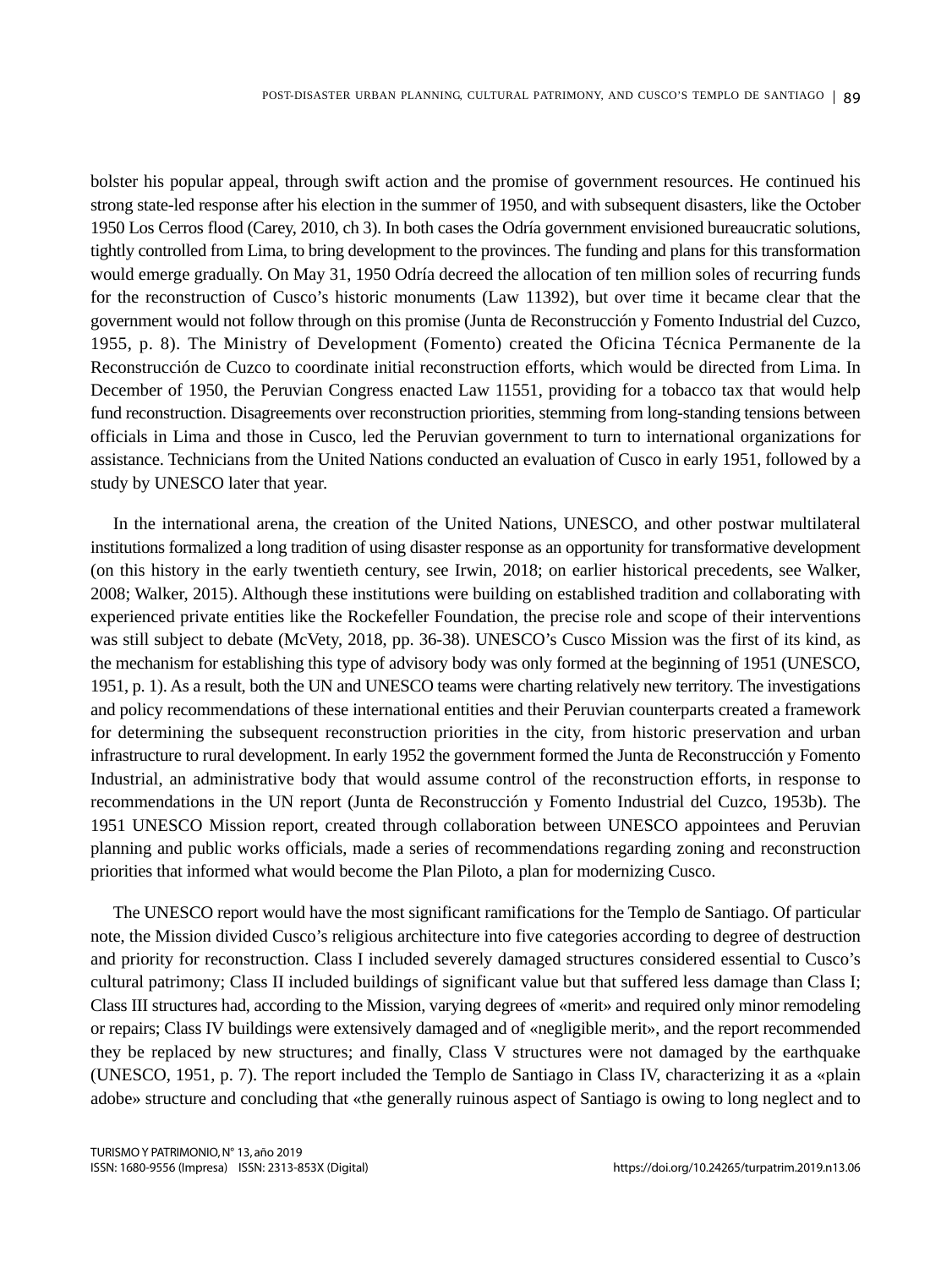undistinguished form, rather than to the ravages of the earthquake» (UNESCO, 1951, p. 21). Map 4 of the UNESCO report, titled «Buildings to be restored in district A», excludes the Santiago neighborhood entirely. It is literally a blank space on the map, although nearby Belén and Almudena are included (UNESCO, 1951, p. 13). The report acknowledges that a new church should be constructed on the site because of demographic growth in the district (and that the archbishop and the parish priest agreed that this was the best path forward), but the claim that the damage was not earthquake related and the preference for building a new structure rather than restoring the old one created the opportunity to place the Templo outside the purview of reconstruction efforts. Santiago was also excluded from the Ministry of Fomento's budget estimates of proposed repairs (UNESCO, 1951, p. 39).

The first page of the UNESCO report advances an interpretation of «the problem of Cuzco» that reveals how the experts' values shaped the solutions offered in the report. The lead foreign experts, George Kubler, an art historian from Yale University, and Luis MacGregor Ceballos, an architect and restoration specialist from Mexico City, and the Peruvian architect Oscar Ladrón de Guevara had backgrounds in art and architecture during the period of Spanish rule in Latin America, and their evaluations of the relative value of various structures relied on visual appearance, materials, and location rather than on the deeper social and historical context for the structures. The report identifies «three cities» within Cusco: the Inca city, the colonial city, and the modern city. In their view, the Inca city is «inert» and could not be restored, whereas the colonial city «demands more than conservation», it «requires restoration», and the modern city «remains to be created» (UNESCO, 1951, p. 2). Anything that did not fit neatly into the category of inert Inca wall or part of the colonial city that demands restoration, then, was necessarily in the third category, waiting to be made modern. Their interest in the Inca and Spanish monumental past left little room to value social history or institutional legacies of the city's other historic spaces.

The experts used words to describe the Templo de Santiago in the report like «plain», «undistinguished», and «neglect» which enabled the experts to define it outside of the category of colonial buildings worthy of restoration. The Templo lacked a baroque stone facade like the nearby church of Belén, and the UNESCO Mission did not consider it to be in a highly desirable location, like Almudena (UNESCO, 1951, p. 16). Two stone doorways were the only part of the Templo de Santiago that the Mission felt was worth preserving (UNESCO, 1951, p. 21). The Mission's attention to outward appearance or physical location was accompanied by the neglect of other factors that might have shaped the historical significance of a site. For example, the more modest appearance of the Templo de Santiago was partly due to its historical function. Unlike the grand Cathedral and the convents and monasteries in the city center, which housed the religious authorities of the era, or even the Iglesia de Belén, originally founded as a convent for mestizas, the Templo was created for the city's indigenous inhabitants. The entire neighborhood, often labeled as an «indian barrio» in the historic record, was considered less significant for this precise reason, a reflection of the historic role played by religious institutions to reinforce privileges and hierarchies that placed Spaniards at the top and aimed to contain indigenous and mestizo populations (Azevedo, 1982, pp. 48-49; Burns, 1999, ch 1). As evangelization became less of a priority, the mission of the institutions also shifted to the more mundane functions of parish churches for the city's working-class residents. So although the Templo de Santiago was not as spectacular in terms of its architecture or artistic value as some of Cusco's more famous religious structures, it nonetheless played a central role in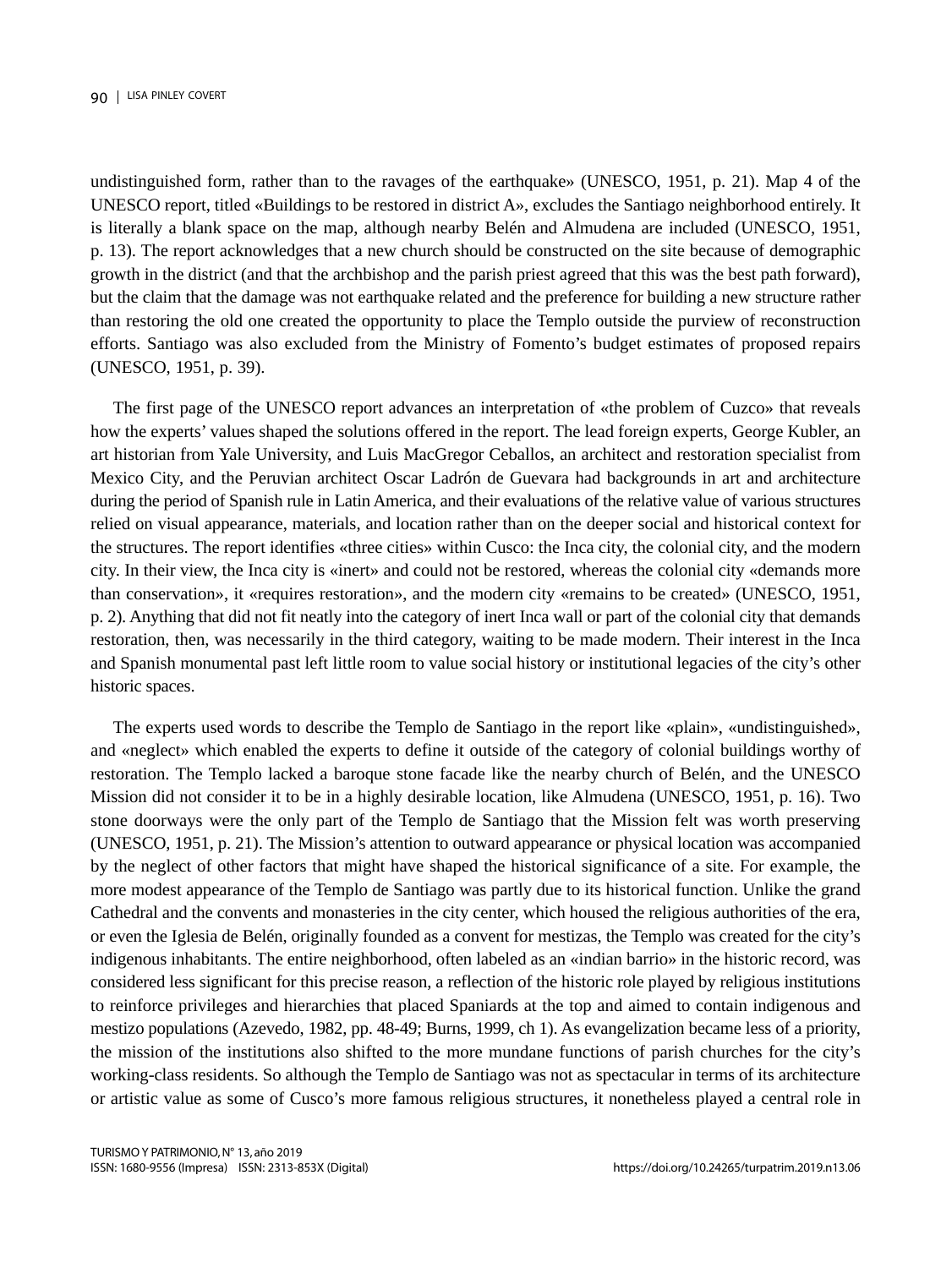Cusco's social and religious history, especially when it came to the Andean population. Moreover, the neighborhood's pre-Hispanic past might have yielded important archaeological findings that would have shed light on the lives of ordinary Andeans. But all of this fell outside the purview of the experts' interests.

The erasure of the Templo de Santiago's history enabled urban planners to reimagine the space as they looked to the city's future. The primary manifestation of that reimagining was the Plan Piloto, developed by a commission led by Peruvian architect Luis Miró Quesada Garland, one of Peru's leading proponents of modern art and architecture. The Plan was based on the recommendations of the UNESCO Mission and extensive surveys completed by the Oficina Nacional de Planeamiento y Urbanismo. It laid out a vision for Cusco that drew from midcentury urban planning ideals, namely Le Corbusier's *ville radieuse*, or «radiant city» (Azevedo, 1982, p. 103; Oficina Nacional de Planeamiento y Urbanismo, 1951a). Although many of its recommendations never came to fruition, its zoning and infrastructure plans would guide Cusco's development in the decades after the earthquake. A map titled «Dinamica Propuesta», or dynamic proposal, portrays Cusco as a series of nodes, each with a distinct purpose and connected through curving roads and highways that imitate the waterways they often replace (Oficina Nacional de Planeamiento y Urbanismo, 1951b). Each part of the city would be developed according to newly proposed zoning requirements, with sections designated for historic preservation, industrial development, and modern residential developments. In this rendering, the channeled Chunchulmayo riverbed functions as a major transit artery, bordered by green space on either side. The Plan recasts the Santiago, Belén, and Almudena neighborhoods as an entirely residential zone, physically separated from the zone of historic monuments by the new roadway (Oficina Nacional de Planeamiento y Urbanismo, 1951b).

The emphasis on creating tidy residential zones was not merely a utopian ideal. It was prompted by one of the most pressing concerns following the earthquake: a lack of adequate housing. Thousands of residents left homeless by the quake found shelter in government-sponsored settlements like Belempampa and in ad hoc encampments that even several years after the quake remained and grew into informal settlements (Junta de Reconstrucción y Fomento Industrial del Cuzco, 1953a, pp. 35-37; Hermoza & Acurio, 1959). Ideas about historic preservation further compounded the housing shortage. The UNESCO report made the case that overcrowding of colonial-era dwellings strained «urban services» and contributed to the deterioration of historic buildings even before the earthquake hit. The report observed that a «dwelling built for one wealthy family and their servants now houses as many as 30 families, some lodged in single rooms without ventilation or sanitation» (UNESCO, 1951, p. 23). Construction of housing in new residential zones outside of the historic city center was an essential part of the plan to preserve historic buildings and, frankly, to move poor residents out of them and to the periphery. Marisol de la Cadena's study of Cusco demonstrates that authorities also sought to impose order on market vendors during this period, revealing the depth of anxieties about Cusco's poor and working classes (2000, ch 4). The Plan aimed to eliminate informality, whether that meant overcrowding or market practices in the city center or in settlements that emerged after the earthquake.

Although there was consensus about the urgent need for affordable housing, disagreement over the nature of this housing and the high cost of labor and building materials in Cusco after the earthquake stalled construction. Twenty percent of revenues raised from the December 1950 tobacco tax were dedicated to the construction of government-owned affordable housing, but a shortage of building materials, and the challenge of transporting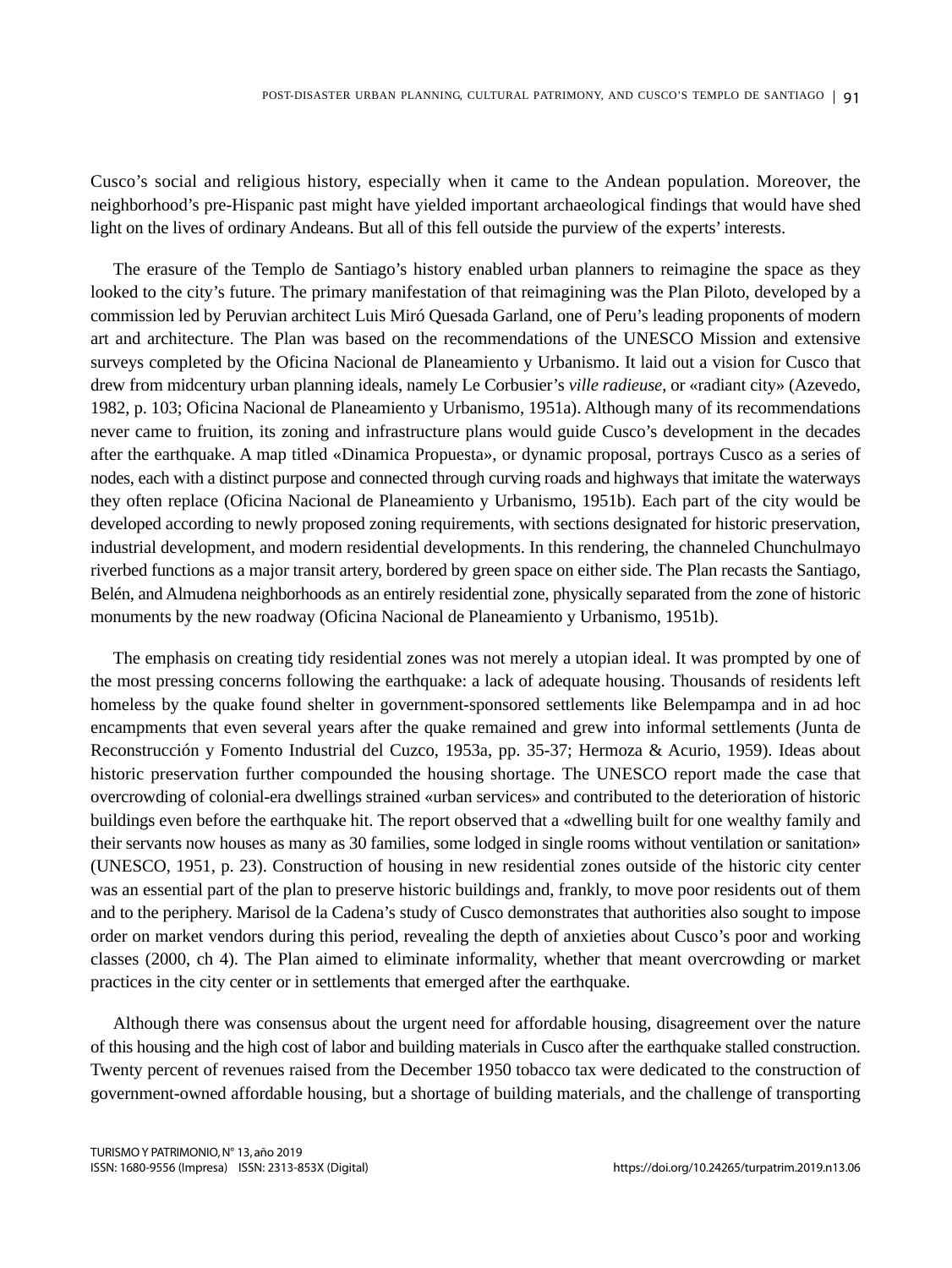construction materials to the Andean city drove up the costs for all projects, making this budget impractical. Budgetary constraints led to debates about what affordable housing truly meant and who should be eligible. Planners knew they could generate more revenues from single-family housing developments targeting middleclass families, but this would exclude those most in need because middle and upper class families were already likely to benefit from government-subsidized reconstruction loans also funded by the tobacco tax (Pico, 1952, pp. 9-12). Foreign experts, shaped by a postwar ideology that embraced state-led development as a starting point rather than an end point, cautioned against too much government-owned or subsidized housing, for fear of creating a cycle of dependency. For instance, George Kubler, who returned to Cusco in 1956 to survey the progress since the UNESCO Mission, warned that the city needed to encourage more private property ownership, which in his view was more desirable than government-owned housing (Kubler, 1956). Dr. Rafael Pico, a UN expert from Puerto Rico, suggested that it was preferable to provide materials for the urban poor to build their own housing so that they would develop a sense of ownership and pride, a solution that became a more widespread policy prescription across the Americas into the 1960s (Fischer, 2014, p. 28; Pico, 1952, pp. 11-12). Finally, there was the problem of locating enough space to house thousands of residents. The Santiago neighborhood, close to the city center but separated by what would become the new bypass, and not deemed historical enough for protection under the strict new zoning standards, was an obvious place to begin the expansion of urban housing.

### **A Priest's Gamble**

In the months and years after the earthquake, Alejandro Palomino, the Santiago-Belén parish priest, found himself caught in a difficult situation. Between the human toll of the disaster, a damaged parish church, and a surging population, Palomino had to become a fierce advocate for his parishioners. Most urgently, many of his parishioners who were left homeless after the quake remained in precarious housing conditions. A number of quake victims in the Santiago neighborhood ended up in the Belempampa settlement. Despite the government's efforts to create an orderly and temporary encampment, Belempampa soon grew beyond the intended size due to the persistent lack of affordable housing in Cusco and an influx of rural migrants, putting a strain on the settlement's limited potable water supply and waste disposal capacity (Hermoza & Acurio, 1959, pp. 28-31). Palomino proactively sought assistance for his parishioners when the archdiocese dispensed relief funds. For example, when the archbishop received a sizable donation for earthquake victim relief, a committee determined the distribution of funds based on written testimonials and, at times, independent verification of the supplicant's status. Their decisions were premised on the idea that aid should go to the worthy poor, in this case practicing Catholics, widowed or abandoned mothers, or the elderly. Most individuals seeking emergency funds wrote their own testimonial or had a friend or relative write it for them. Palomino was one of only a few priests who directly submitted testimonials on behalf of those families he determined most in need (Palomino, 1952).

Palomino also had to navigate the impossible situation of his parish church being relegated to the bottom of the reconstruction triage. According to the UNESCO report, by the spring of 1951 Santiago's damaged upper tower was removed and the roof was covered with a temporary tile patch (UNESCO, 1951, p. 21). When the Junta de Reconstrucción y Fomento Industrial began operating in early 1952, it reinforced its commitment to follow the priorities established in the UN report, the UNESCO report, and the Plan Piloto. The Junta designated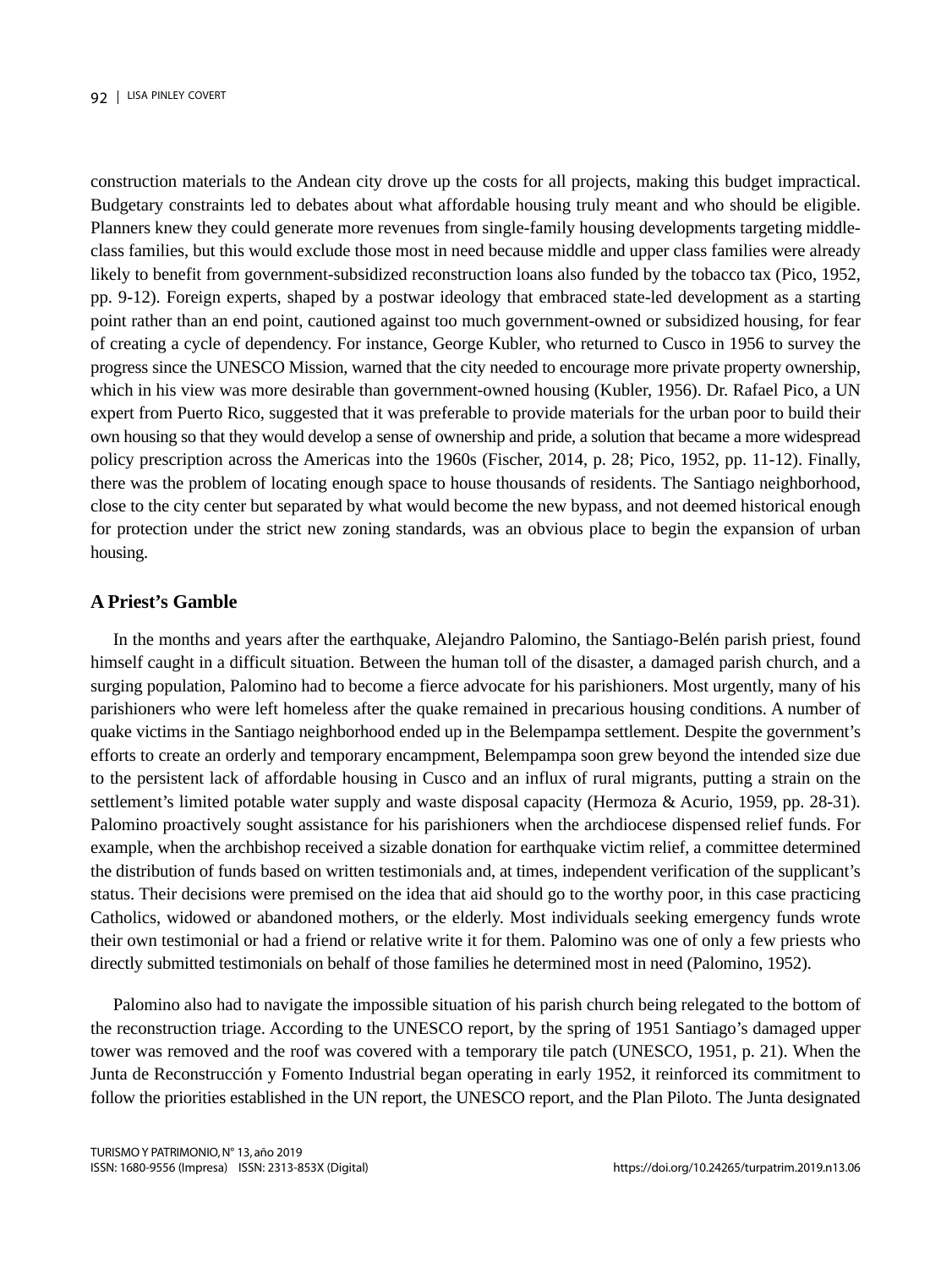some funding to the Templo de Santiago to reduce the size of the front patio and reposition the stone cross in front of the church to improve traffic flow (Junta de Reconstrucción y Fomento Industrial del Cuzco, 1953b, p. 29). The Junta's first budget allocated 934,480 soles to rebuild the Templo de Santiago, but those funds never materialized (Junta de Reconstrucción y Fomento Industrial del Cuzco, 1953b, p. 32). That left the parish with two options: repair the damage to the current structure or rebuild a new structure on their own. The unused funds raised by the parish Comité Pro-Construcción del Templo, Atrio, y Casa Cural in 1948 further complicated the situation because there was not consensus about how to use the funds. Given this constellation of factors, Palomino made a gamble that, in retrospect, did not pay off.

The Junta's inability to follow through with the funding promised to the Santiago parish was partly due to the parish's peripheral status, but it was also symptomatic of the broader budgetary constraints of such an ambitious reconstruction and development plan. Overwhelmed by the cost of reconstructing and restoring religious buildings, the Junta urged the Catholic church to bring more funding to the table (Junta de Reconstrucción y Fomento Industrial del Cuzco, 1953b, p. 16). Cusco's Archbishop Felipe Santiago Hermoza worked to raise money in Peru and abroad (Santiago, 1954). Although the church received several substantial donations, including the government of Spain's offer to help repair Cusco's Cathedral, many donations were designated for victim relief, and for the most part contributions slowed as the quake became a more distant memory for the world beyond Cusco. As a result, the Junta and the archdiocese had to make decisions about how to allocate funds. In this context, after negotiations with the Junta and the Archbishop, Palomino agreed to transfer land adjacent to the Santiago parish church to government authorities for the construction of eighteen units of worker housing, a development that would become known as Pasaje Primavera. The residents of these homes were selected from amongst the inhabitants of the settlements (Junta, 1953b, p. 36; Junta de Reconstrucción y Fomento Industrial del Cuzco, 1955, p. 26). Palomino made the agreement under the condition that the Junta would pay for the construction of a new church building, the repairs to the front patio area, and the construction of a Casa Cural, housing for the priest (Rey, 1955).

In theory, this was a fair exchange. The Junta needed land for affordable housing and, once constructed, the eighteen homes on the ceded property brought in revenues that could alleviate budgetary pressures. The reality was quite a different matter. The homes were constructed and rented by 1954, but by 1955 the Junta had not provided the promised funds to build a new church. In fact, budgetary pressures led the Junta to suspend reconstruction of all historic monuments in 1954 and funding for the reconstruction of the Templo de Santiago did not appear in the subsequent Junta budget (Junta de Reconstrucción y Fomento Industrial del Cuzco, 1955, p. 8; Junta de Reconstrucción y Fomento Industrial del Cuzco, 1956, Anexo A). Moreover, the rental income the Junta received from the houses was modest and would not cover the cost of construction for several years. The housing development failed to generate the anticipated revenues and it served merely as a salve for the housing crisis.

Palomino and members of the Comité Pro-Construcción del Templo, Atrio, y Casa Cural decided that they could not wait any longer for the Junta and came up with a new plan. They proposed using the funds collected in 1948 to build an investment property that they could rent to generate revenue for construction and maintenance. Parishioners were divided over the proposal. Some preferred to use the money to repair existing buildings, as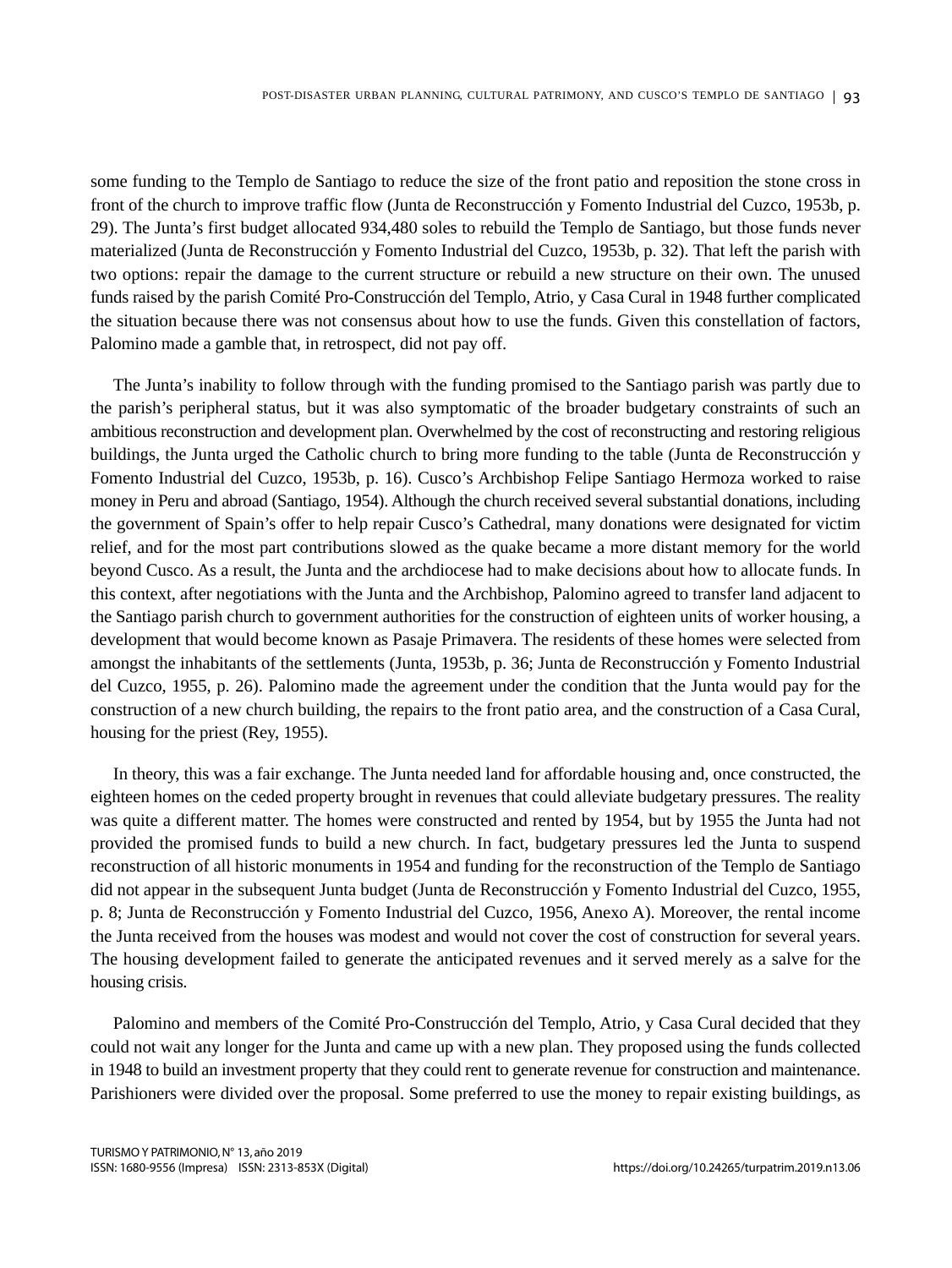was originally intended in 1948. Others wanted to use the funds to create a park and a school. But, as Palomino explained in a 1955 letter to the archbishop, neither of these plans would meet the long-term needs of the parish (Palomino, 1955). Although the archival record does not include the archbishop's response, it appears that he did not approve of Palomino's plan because the archdiocese referred the issue to Doroteo Callo, who served as the Promoter of Justice in the diocese and who was responsible for determining how church policies affected the public good. Callo ultimately ruled that because the plan was developed only with the input of the Comité and without consulting the archbishop, that the funds should be used for repairs to existing buildings as originally intended, and only then could leftover funds be used for new construction (Callo, 1956). The Templo would receive some token funding from the Junta in 1956 (758 soles), but it received no budget allocation again in 1957 after the government reconfigured the Junta into the Corporación de Reconstrucción y Fomento, or CRYF (Junta de Reconstrucción y Fomento Industrial del Cuzco, 1957, Anexo 11). The 1955 Law 12350 also restructured the funding for Cusco's reconstruction and development, allocating higher percentages to industrial development, the bank loan program, and to historic preservation projects in the Department of Cusco beyond the city including Machu Picchu (Rice, 2018, p. 89). This limited the funds budgeted for sites considered a low priority like the Templo de Santiago. As a result, the Templo de Santiago received only piecemeal repairs over the years. Meanwhile, the more immediate consequences of the lack of funding for the Templo de Santiago in the aftermath of the earthquake have long ripple effects into the present. The parish needed to direct money and attention to building repairs at the very moment when the neighborhood's population was rapidly expanding. The ability to redirect those funds could have had a major impact on the parish itself, and would have freed up resources for parishioners' other pressing needs.

#### **Long-Term Implications for Santiago**

Over time the Santiago neighborhood evolved to play a version of the role envisioned in the Plan Piloto, but its trajectory also reveals the limits to carefully drawn plans on maps. Perhaps in response to their marginalization within the vision for Cusco's future, residents of Santiago organized and advocated on their own behalf. As Palomino was struggling to manage the financial needs of his parish, other Santiago residents, not content to wait on the charity of the church or promised government relief, had been working to convert the neighborhoods of Santiago, Almudena, Belén, Ccoripata, and Huancaro into a new administrative zone (Gutiérrez, 2006, ch 6). Law 12336, passed in 1955, officially created the Santiago District, which gave local residents greater autonomy over planning and budgeting. Although the new district still lacked adequate funding, a combination of donations and allocations from CRYF allowed the district council to invest in a variety of infrastructure improvements, including a large public park in Ccoripata (Gutiérrez, 2006, ch 7). The mid-1950s also saw the construction of new housing in Santiago. The Unidad Vecinal de Santiago, a three-story, eleven building development founded in 1955 near the Santiago plaza, housed many of the district's political leaders as well as other middle-class professionals and for many years served as a center for civic life (Gutiérrez, 2006, ch 5).

Organizing was not limited to Santiago's professional class. Even with a number of housing developments constructed between the 1950s and 1960s, the district's population growth continued to outpace the availability of housing accessible to poorer residents (Municipalidad Distrital de Santiago, 1992, pp. 18-20). Thousands of people remained in what were intended to be the temporary post-quake housing settlements. Many residents of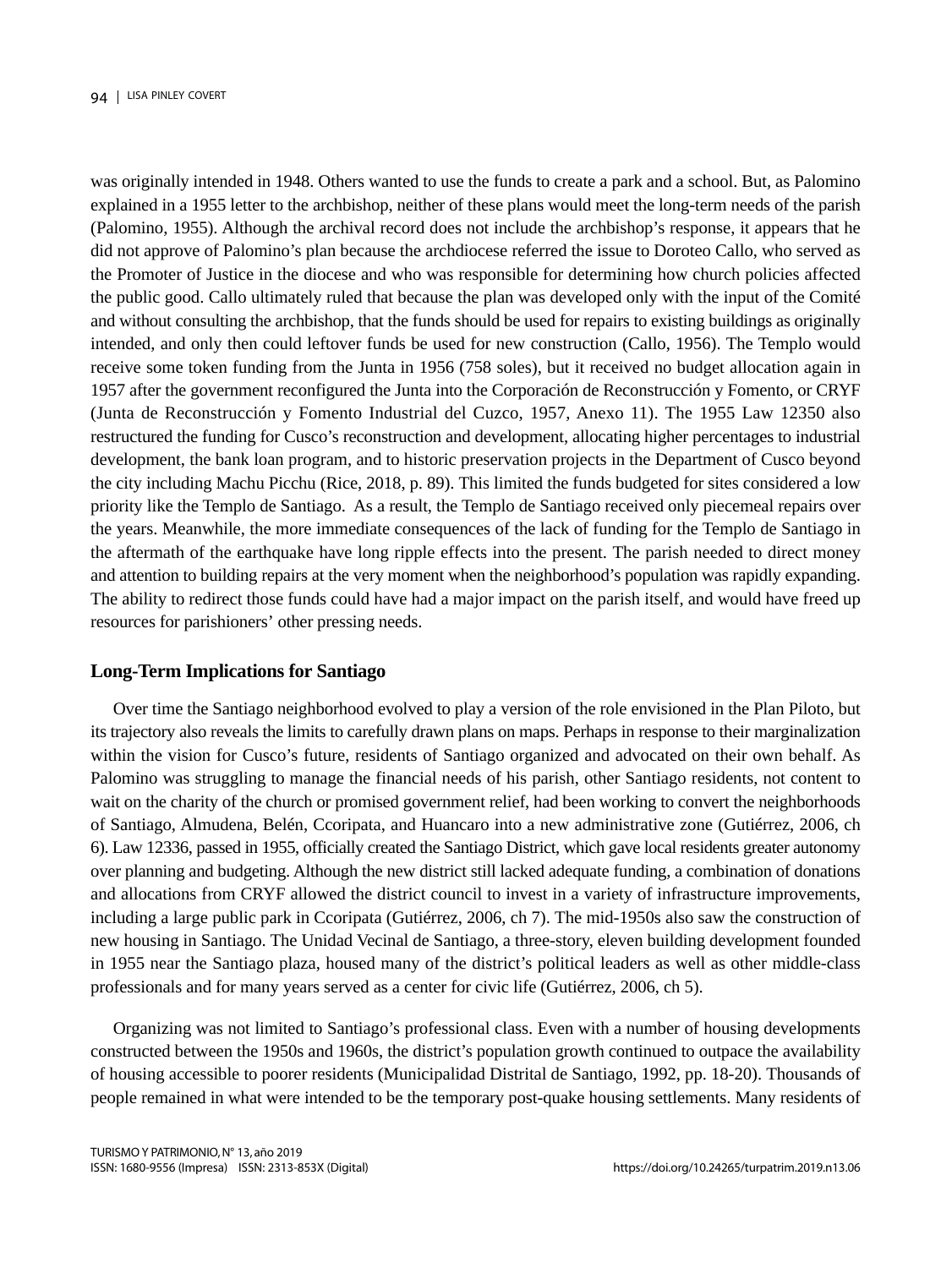the Belempampa settlement, faced with a 1956 threat of forced eviction, relocated to the nearby Dolorespata settlement (Hermoza & Acurio, 1959, p. 5). Their precarity was not only a result of their building materials, but also because government had other plans for their land, viewing the informal settlements as what Brodwyn Fischer called the «antithesis of the urban aspirations» of the elite (Fischer, 2014, p. 18). Belempampa residents formed the Asociación de Damnificados 21 de Mayo to advocate for their rights and worked to raise enough funds to purchase the land they occupied under the 1961 Ley de Barriadas, formalizing their claim to the space (Gutiérrez, 2006, ch 4; Hermoza & Acurio, 1959, p. 5). Through the creation of the District of Santiago and the efforts to formalize claims to land, residents of Santiago demonstrated that they would take matters into their own hands.

The residents of Santiago were not as successful when it came to benefiting from Cusco's post-quake economic development. Today Santiago's economic sector revolves around commerce and other services (Municipalidad Distrital de Santiago, 1992, p. 23) but for the most part it only benefits from Cusco's tourism industry indirectly, through workers who commute to the city center. A legacy of the Plan Piloto was that its maps and zoning circumscribed the parts of the city that would become the primary tourist attractions. Whereas city maps of Cusco from the viceregal period through the early decades of the twentieth century included the Belén and Santiago neighborhoods, after the earthquake the Chunchulmayo riverbed often became a convenient border for delineating the historic city center (Azevedo, 1982, Anexo II). Once the riverbed was converted into the traffic bypass Avenida Ejército, many tourist maps ended there, if they even went that far. Some contemporary tourist maps do include the Santiago district, but do not label any sites of potential interest to tourists. One map, for instance, highlights a tourist-friendly medical facility but no other tourist sites in the district (Medical Network, n.d.). Tourist maps are not the only determinant of tourist traffic, but they do help make spaces legible and accessible for outsiders. The Santiago district is perhaps best known by tourists for its Saturday market, which does not appear in major guidebooks for foreign audiences like *Lonely Planet* and has a reputation as an «authentic» space where locals shop and pickpockets abound. Many Santiago residents are converting their properties into vacation rentals to benefit from the tourism industry, but the prices they can garner are quite low compared to other parts of the city due to the lack of tourist-oriented amenities in the district (www.Airbnb.com search, May 2019). While tourism is not an economic panacea, it was the main plan for development and the primary driver of economic growth in Cusco since the earthquake, and spatial exclusion from those development plans had consequences for Santiago.

In 1982 UNESCO added Cusco to its list of World Heritage Sites. The city's historic zone, designated as such in the aftermath of the earthquake, formed the core of the protected area, but three other sites, the churches of Santiago, Belén, and Almudena, were also included and appear like isolated islands on the inscription map (Ministerio de Cultura, 2013). In fact, the UNESCO committee recommended the inscription of an even more expansive zone surrounding the city to incorporate «old Inca villages» (World Heritage Committee, 1983). In the end, then, it worked in the Templo's favor that it had never been fully rebuilt. A report commissioned by UNESCO and compiled by Brazilian architect Paulo O.D. Azevedo in the late 1970s revealed how UNESCO's methods and vision had evolved since its creation just a few decades earlier. Azevedo worked with local university students to survey cusqueños of different social classes about what they considered Cusco's historic patrimony, including its most characteristic neighborhoods («los barrios más características»). Although the respondents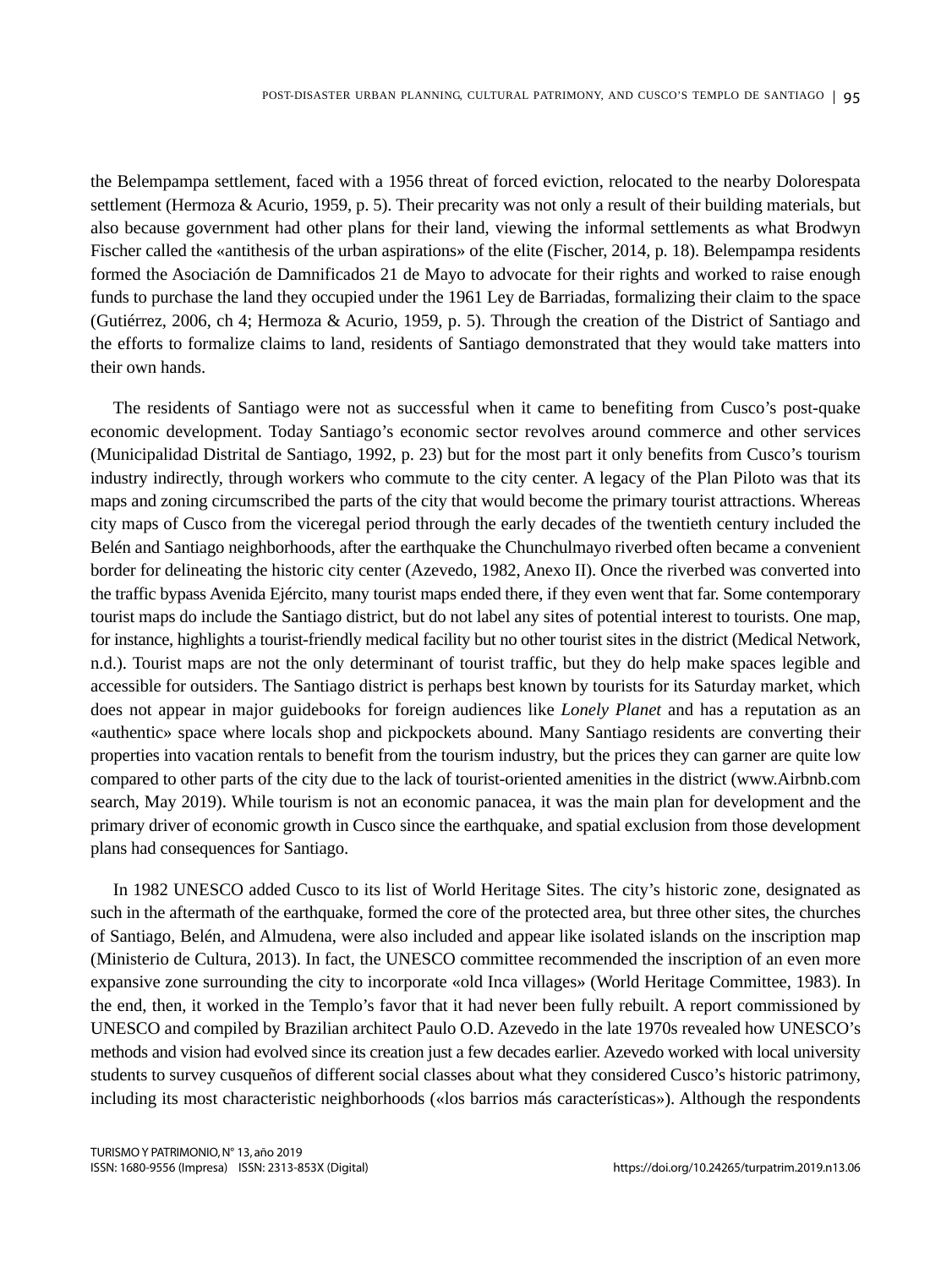included many of the expected sites in the city's historic district, Azevedo expressed surprise at the number of respondents who included some of the neighborhoods outside of the historic zone. Santiago, one of the more frequently cited neighborhoods, appeared in responses to 26.7% of the surveys (Azevedo, 1982, pp. 122-123). Azevedo explained that these results revealed that the supposedly long-dead memories of the Inca empire and the ruins of the viceroyalty live on in the daily lives in modern cusqueños (Azevedo, 1982, p. 123). A simpler explanation might be that the various parts of Cusco always carried different significance for the residents who lived there, and that historic exclusion from certain sites and areas meant that residents had to create meaning elsewhere. Azevedo's study is representative of the broader shift in UNESCO's interpretation of historic and cultural value over the course of three decades. This striking shift speaks to the evolution of its institutional mission to adopt a more inclusive view of protecting social, cultural, and other intangible qualities beyond monumental architecture. But Cusco's tourism promoters remain behind the curve and are only now, well into the twenty-first century, working to incorporate the history of indigenous people and settlements beyond the Inca ruins. Although UNESCO recognition was an important step in affirming the Templo de Santiago's historic significance, it did not help to promote tourism to the site or bring about a broader recognition. A casual observer walking through the neighborhood would not know that the church was a World Heritage Site. A UNESCO designation did not change the fact that many areas of Cusco, not just Santiago, remain left behind in Cusco's tourism-centered economy (Rice, 2018, pp. 163-164).

#### **Conclusions**

Although several factors make the case of Templo de Santiago quite specific, from Cusco's own unique historical trajectory to the earthquake reconstruction efforts, in other ways this case highlights important connections between urban planning, economic development, and decisions about cultural patrimony. First, it reveals how the language of preservation and reconstruction after the earthquake actually enabled a dramatic economic transformation, privileging investment in a specific vision for Cusco's future rather than simply protecting its past. Second, it demonstrates how the training and values of certain key individuals can shape the possibilities for neighborhoods and dictate which spaces become tourist destinations and which do not. Finally, it shows how the spatialization of a city based on ideas about race and class dating all the way back to the Inca empire can have social and economic ramifications for centuries after the fact. Midcentury planners at times literally rendered the Templo de Santiago a blank space on the map, but they could not easily erase the church, its history, or the residents of the surrounding neighborhood.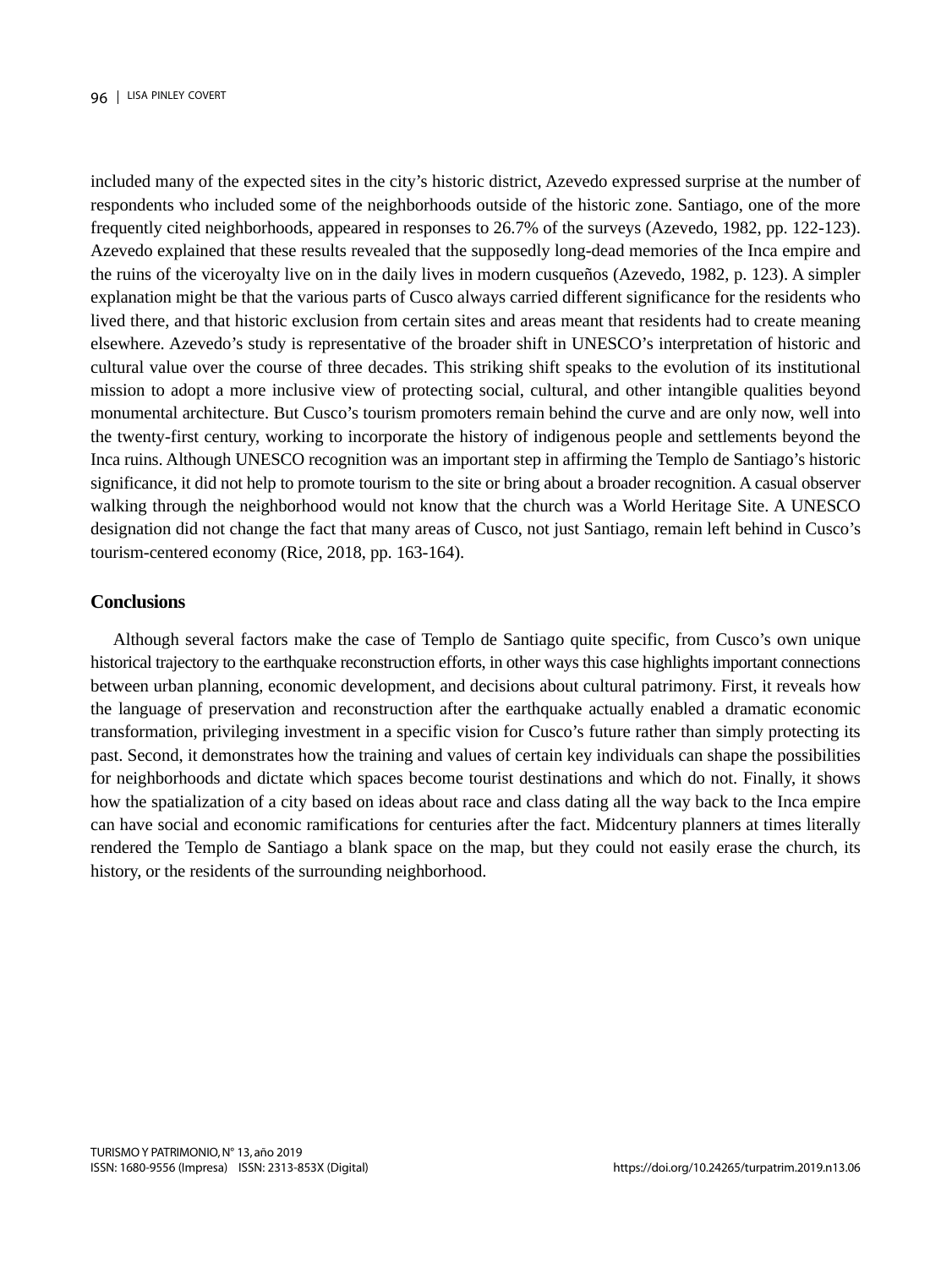### **Referencias**

- Armas, F. (2017). Autos, caminos y clases medias en los años veinte. Entre el ícono cuzqueño y el desarrollo del turismo nacional. *Turismo y Patrimonio*, *11*, 113-137.
- Azevedo, P. (1982). *Cusco. Ciudad histórica: continuidad y cambio*. Lima: Proyecto Regional de Patrimonio Cultural PNDU/UNESCO, Ediciones PEISA.
- Burns, K. (1999). *Colonial Habits: Convents and the Spiritual Economy of Cuzco, Peru*. Durham, NC: Duke University Press.
- Callo, D. (7 de febrero de 1956). [Letter to Isaías Vargas Bueno]. Epoca Republicana (C-LII, 1, 1), Archivo Arzobispal, Cusco.
- Carey, M. (2010). *In the Shadow of Melting Glaciers: Climate Change and Andean Society*. Oxford, UK: Oxford University Press.
- Chara, O., & Caparó, V. (1998). *Iglesias del Cusco: historia y arquitectura*. Cusco: Universitaria UNSAAC.
- De la Cadena, M. (2000). *Indigenous Mestizos: The Politics of Race and Culture in Cuzco, Peru, 1919-1991*. Durham, NC: Duke University Press.
- Farrington, I. (2013). *Cusco: Urbanism and Archaeology in the Inka World*. Gainesville, FL: University Press of Florida.
- Fischer, B. (2014). A Century in Present Tense: Crisis, Politics, and the Intellectual History of Brazil's Informal Cities. In Brodwyn Fischer, Bryan McCann, and Javier Auyero (Eds.), *Cities from Scratch: Poverty and Informality in Urban Latin America* (pp. 9-67). Durham, NC: Duke University Press.
- Gutiérrez, J. A. (2006). *Breve historia del distrito de Santiago, Cusco.* Recuperado de http://historia-distrito-santiago-cusco.blogspot.com
- Healey, M. (2011). *The Ruins of the New Argentina: Peronism and the Remaking of San Juan after the 1944 Earthquake*. Durham, NC: Duke University Press.
- Hermoza, G., & Acurio, V. G. (1959). *Encuesta de las barriadas periféricas de la ciudad del Cuzco*. Cusco: Ministerio de Salud Pública y Asistencia Social.
- Irwin, J. (2018). The «Development» of Humanitarian Relief: US Disaster Assistance Operations in the Caribbean Basin, 1917-1931. In Stephen J. Macekura and Erez Manela (Eds.), *The Development Century: A Global History* (pp. 40-60). Cambridge, UK: Cambridge University Press.
- Julien, C. (1998). La organización parroquial del Cusco y la ciudad incaica. *Tawantinsuyu, 5*, 82-96.
- Junta de Reconstrucción y Fomento Industrial del Cuzco. (23 de junio de 1953a). *Boletín Informativo, El Comercio* [Enclosure]. RG 59 (823.49/5-253). National Archives and Records Administration, College Park, MD.
- Junta de Reconstrucción y Fomento Industrial del Cuzco. (1953b). *Memoria 1952*. Yale University Library, New Haven, CT.
- Junta de Reconstrucción y Fomento Industrial del Cuzco. (1955). *Memoria 1953-1954*. Yale University Library, New Haven, CT.
- Junta de Reconstrucción y Fomento Industrial del Cuzco. (1956). *Memoria 1955-1956*. Yale University Library, New Haven, CT.
- Junta de Reconstrucción y Fomento Industrial del Cuzco. (1957). *Memoria 1956-1957*. Biblioteca Gobierno Regional del Cusco.
- Kubler, G. (1956, Jul. 12). *Outline for Junta Luncheon.* Kubler Papers (MS 843, Box 1, Folder 6). Yale University Manuscripts and Archives, New Haven, CT.
- McVety, A. (2018). Wealth and Nations: The Origins of International Development Assistance. In Stephen J. Macekura and Erez Manela (Eds.), *The Development Century: A Global History* (pp. 21-39).
- Medical Network (n.d.). *Free Map Cusco*. Retrieved from http://www.o2medicalnetwork.com/en/locate-me/
- Ministerio de Cultura. (2013). *City of Cuzco Map of the inscribed property*. Retrieved from https://whc.unesco.org/en/list/273/documents/
- Mumford, J. (2012). *Vertical Empire: The General Resettlement of Indians in the Colonial Andes*. Durham, NC: Duke University Press.
- Municipalidad Distrital de Santiago. (1992). *Plan de Desarrollo del Distrito de Santiago, 1991-2010*. Cusco: Centro de Estudios Regionales Andinos «Bartolomé de Las Casas».